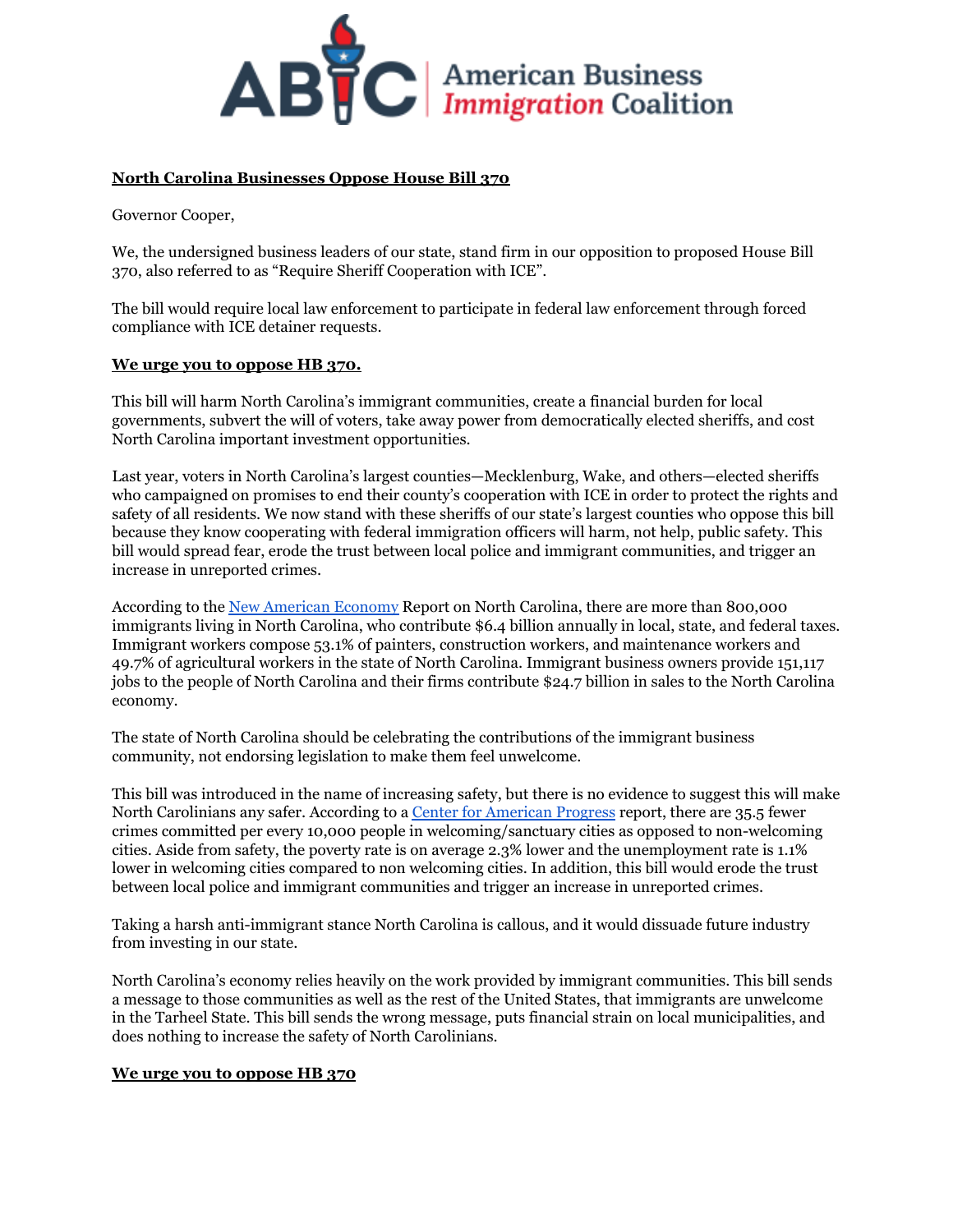

Eric Henry President TS Designs

Stella J Adams SJ Adams Consulting

Bryant Smith Citrusolution Asheville

Wendy A Pascual CrossWays Consulting

Greg Walker Wilson Walker Wilson Consulting

Lori Garcia-McCammon True Ridge

Fabian Palomo Palomo Insulation Inc.

Alan Campos MC Construction

Pahola Burgos-Chala Burgos Chala Law

Jessica Ayala La Abejita Snack Land

Manuel Bentacur CEO and Owner Manolo's Latin Bakery

Gerardo Roman Vapiano

Bill Devlin Olive or Twist

Marthe Worley Canine Shear Heaven

Kristin Bradley-Bull Roots to Canopy Consulting, LLC

Alex Villanueva Green Muse Home Cleaning

Alberto Loyola Calzada Drywall

Patrick and Meg McElwee Sew Liberated

Erika López

Nsk Cleaning Bob Page Chairman & CEO Replacements, Ltd.

Pegi Pike Pegi Pike Jewelry

Kim Hartley Anam Cara Theatre Company

Antolin BA Painting and Services

Norberto Pizarro NP High Quality Building Maintenance

Cesar Lara Carnicería el Caporal

Mario Castaneda Casta Construction

Mirian Porras Nuestro Centro

Rose Mary Barrantes-Cohen Fan de La Cima

Jay Weatherly and Kim Hunty High Five Coffee

Angelita Morrisroe La Palmita of Leland

Elisa Ruuz La Palmita Mexican Store

Leticia Zavala Farm Labor Organizing Committee

Cruz Vera La Cuata Mexican Restaurant

Brooke Losey Asheville Business Arts

Melissa Berenthal EVERYBODY Yoga

Johnny Rice Kuiper Property Services

Lidia Martinez Nuestro Porvenir LLC

Ismael Superior Floor Martin Eakes **CEO** Center for Community Self-Help

Julio Vega Notorious Flooring

Leobardo Ballinas LB Mechanical Labors **Contractor** 

Connie Matisse East Fork

Kelly Prime Relax and Rejuvinate of Asheville

Tyler J. McCall TJMHQ LLC

Greg and Mary Thompson TLM Cleaners

Molly M Poore Molly M Ceramics LLC

Djuna Roberst Symbiosis

Andrew Hill Quest Diagnostics

Christina Carter Ten Mile NC, Inc.

Laura Evans **OUTRA** 

Tiffany Santiago Wortham Center for the Performing Arts

Taylor Wilson TWStyle

Patricia Iniguez Cenzontle LLC

Tarleton Walmsley Garden Party

Barbara Zaretsky BZDesign

Seana Monley